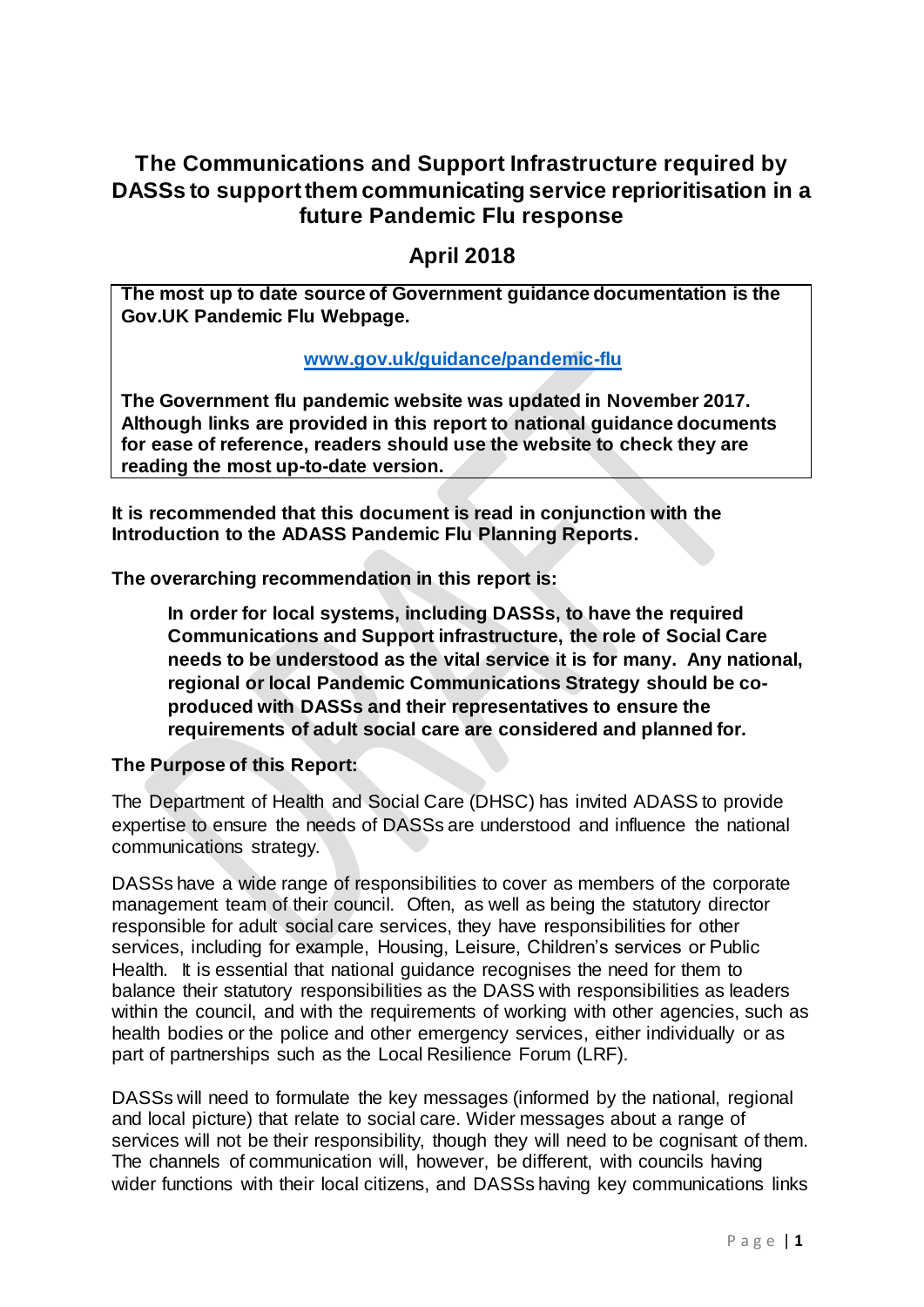with people using social care, their families and social care providers, together with the local NHS systems.

It is essential that in the event of a flu pandemic, and in particular, the need to reprioritise services, communications support and infrastructure enable effective communication with the public, staff and other colleagues, and apply the key principles of **clarity** of communication, **consistency** in messaging and **timely**  distribution of information.

This report identifies priorities for support required by DASSs arising from research into guidance documents and interviews with key informants.

Recommendations are made throughout the report and listed in **Annex A**.

## **1. Extracts from Government Guidance:**

The Gov.UK Pandemic Flu web page<sup>1</sup>refers to an effective two-way communication strategy that:

*"positively engages government, public authorities, business, nongovernmental organisations, the voluntary sector and individuals…any emergency on this scale needs strong national direction of public information from the outset to help prepare the population for the potential impact of a pandemic and critical to its subsequent management".*

More detailed information is found in the *UK Pandemic Influenza Communications Strategy 2012<sup>2</sup> :* 

Communications to Health and Social Care Organisations need to understand the key challenge of communicating about the flu pandemic as clearly as possible without underplaying or exaggerating the risk.

The Cabinet Office, the Home Office, MHCLG and DHSC will agree briefings and cascade alerts down through health and social care organisations. National media will also put out regular bulletins and will be a useful source of information for staff as well as the public.

The Code of Practice for Official Statistics requires publishing of weekly epidemiological reports on an 'appropriately accessible website' for example the Health Protection Agency (HPA) – to update professionals and the public and *'allow complex issues to be debated*'.

National and local communications will need to be honest, clear and timely so that media – including social media – views on what is happening don't become the dominant source of information. The current National Communications Strategy is over five years old, which means that the impact of personal social media and 'fake news' was not fully addressed. This will need to be rectified in any redraft.

 $\overline{a}$ 

<sup>1</sup> **[www.gov.uk/guidance/pandemic-flu](http://www.gov.uk/guidance/pandemic-flu)**

<sup>2</sup>*[www.gov.uk/government/uploads/system/uploads/attachment\\_data/file/21326](http://www.gov.uk/government/uploads/system/uploads/attachment_data/file/213268/UK-Pandemic-Influenza-Communications-Strategy-2012.pdf) [8/UK-Pandemic-Influenza-Communications-Strategy-2012.pdf](http://www.gov.uk/government/uploads/system/uploads/attachment_data/file/213268/UK-Pandemic-Influenza-Communications-Strategy-2012.pdf)*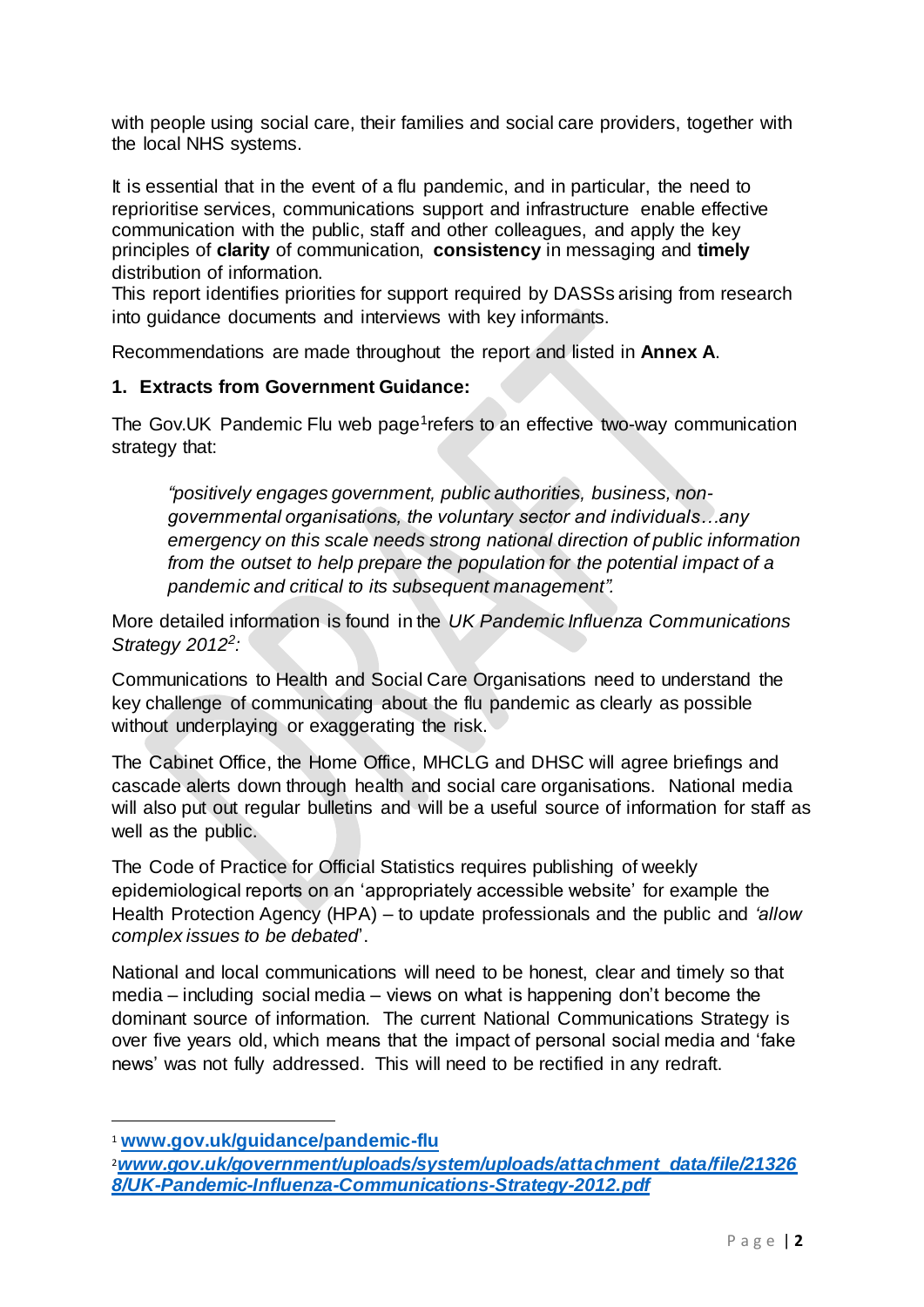## **2. National and Local Communications Channels:**

The National Communications Strategy states that DH will be the primary source of health-related messages and ensure that direct communications to the public include Braille, audio, Easy Read and language translations. Specific channels will be targeted to reach all sections of the population, for example asylum seekers, refugees and foreign nationals.

NHS Choices, the Public Heath England (PHE) website and other key health and social care channels, third party/stakeholder websites will need to ensure wide dissemination.

It is expected that LRFs will plan communications delivery in their local areas, for instance a scenario where the outbreak is more severe locally than the national picture. LRFs vary in size, but in most areas, will include more than one local authority.

DASSs may not all have been actively involved in LRFs, and some may need to represent social care and each other across a wider geographic patch than they would normally cover. They may also find themselves representing other directorates from their own council, such as housing or children's services. A DASS's role as a key member of the corporate management team will mean they will require expertise in a wide range of public services. In some cases, this may include representing local CCGs and/or community, mental health or acute health services. In such cases the support and communications infrastructure required will need to ensure that the DASS is well briefed and informed about a wide range of services. During the period of the pandemic, this could be exacerbated by the ill health of colleagues. A well-trained LRF and corporate management team, who have held regular emergency planning exercises involving pan flu, will be able to rise to this challenge.

For newly appointed senior managers will little or no experience or training, it will be invaluable to buddy up with others who have had recent experience. It is recognised that in periods of high levels of sickness there may not be others with experience to lean on, so tried and tested procedures and communications channels will be essential.

Council websites will also need to provide links to local information. And local leaders, including DASSs, will benefit from advice on what should be included. Local broadcast media, local TV and radio will be essential to get up to date messaging out to all sectors of the community. As well as the broadcast media the same news channels will use Twitter and other online media to get the messages out.

### **Recommendation 1: DHSC will need to collaborate closely with NHS and Social Care leaders to ensure, through national communication channels, there is consistent, timely and competent messaging to citizens.**

a) To achieve this, the government and news organisations need to have a highly effective national social media presence to keep the public informed and well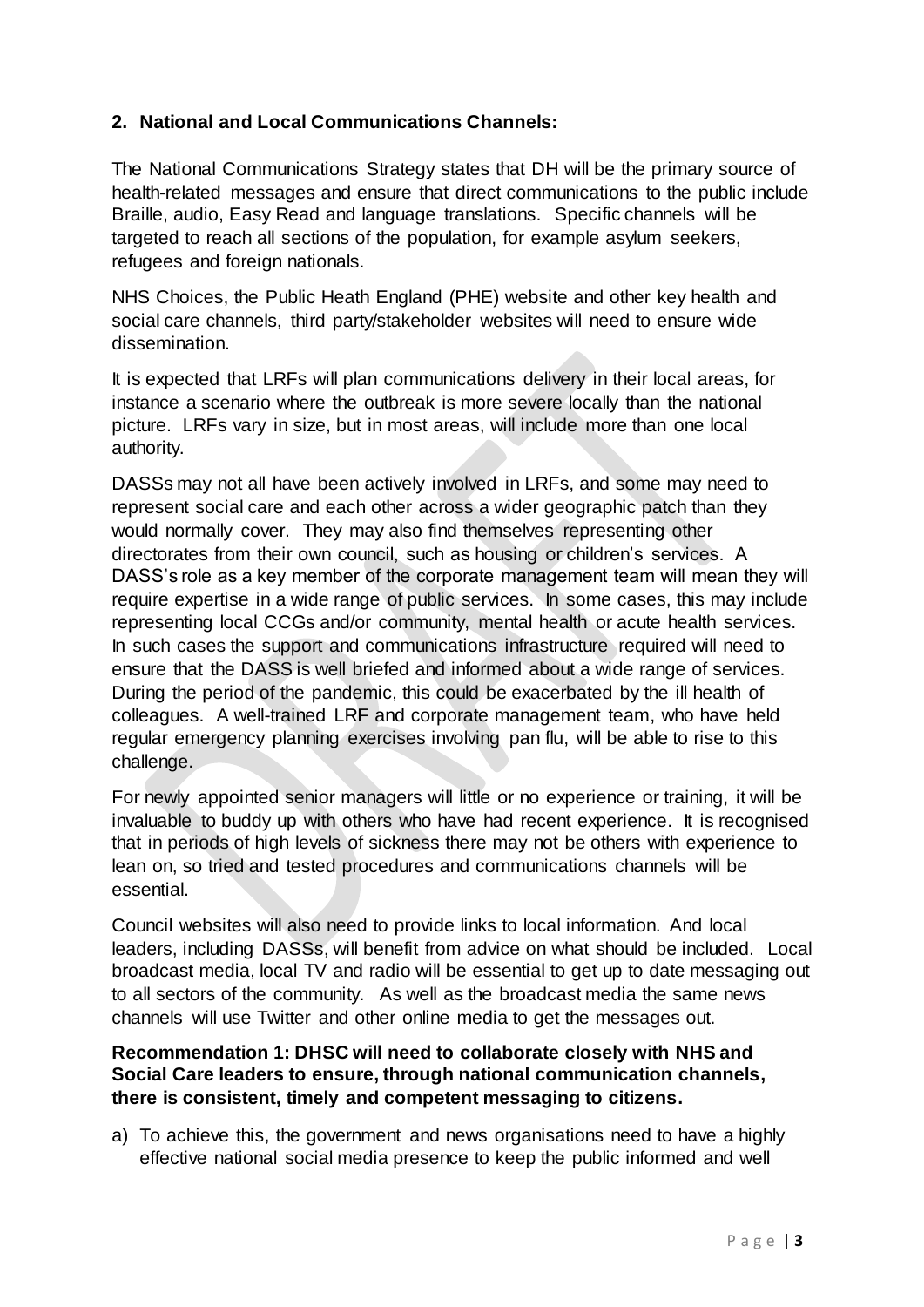advised. This will include repeated messaging about keeping well and effective hygiene controls.

- b) Local messages will need to be routed through social media as well as more traditional means.
- c) LRFs and local health and care systems should plan a joint communications strategy and the resources required to deliver it well ahead of a pandemic.
- d) National advice will be required on how smart phone apps can be used effectively at local level by community-based front-line staff in health and social care and by volunteers to provide them with authoritative up to date information and instructions. In turn, staff and volunteers will need to be able to use smart phones as well as other channels to send simple prompt reports on clients/patients and feedback on workload pressures and barriers to working.
- e) DHSC should consult appropriate charities for example British Red Cross on what messages will be required nationally and locally to recruit and train volunteers to provide social support and some personal care to isolated people at home, or to supplement care staff in Care Homes. (The importance of volunteers to boost care capacity is discussed in the linked ADASS report on Information and Data to support service reprioritisation).
- f) The above recommendations require information sharing protocols being agreed at Government and professional body levels, to avoid greater harm by not sharing patient information. (This is fully discussed in sections  $5 - 7$  of the linked ADASS report on Information and Data to support service reprioritisation).
- g) Information exchanged between government and ADASS and on to DASSs through their Regional ADASS Chairs and the value of regional mutual support systems and activities.

Once a flu pandemic begins, the communications on reprioritisation become essential to enable the available staff to support those who most need care and support.

There will be national criteria for determining when the country reaches each phase of a pandemic. Under the UK Influenza Pandemic Preparedness Strategy 2011, Local Resilience Fora (LRFs) will determine the status of the population within the LRF area according to the national criteria. The changing status in LRF area populations throughout a pandemic is not expected to be linear, so communications activities at LRF level and below will be tailored to meet the current situation in that area – bearing in mind there may be other national or regional problems arising at the same time, such as extreme weather or utility supply failures.

## **Recommendation 2: LRFs will need to ensure that DASSs or their representatives are fully involved in any LRF Communications planning to ensure social care communication needs are considered and supported.**

**Recommendation 3: DHSC should consult with representatives of care providers such as the Care Provider Alliance and workforce leaders such as Skills for Care on the content of messages for care staff. Messages should be clear and simple to ensure staff understand what is required.**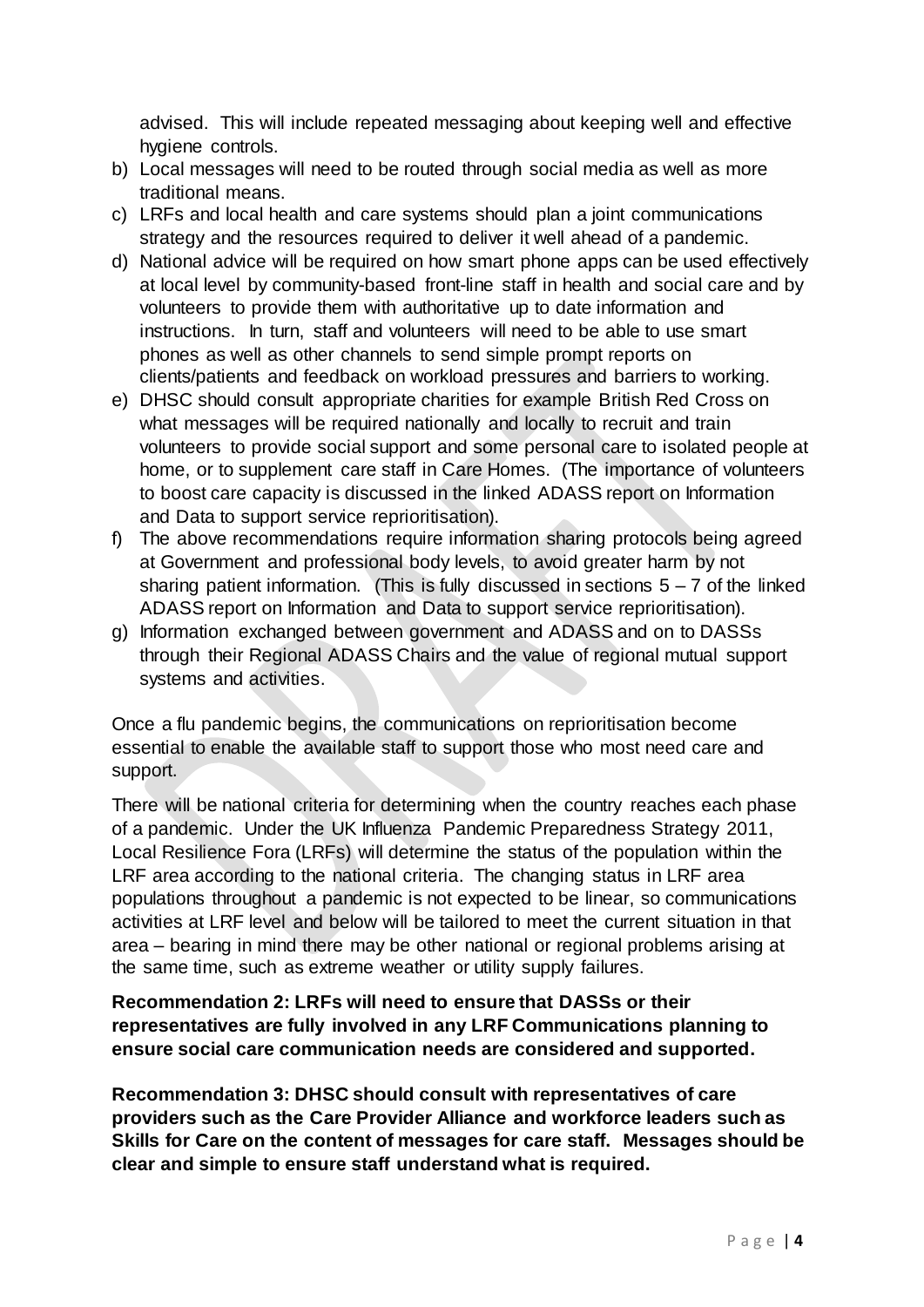# **3. Anti-Viral Treatment and The National Pandemic Flu Service:**

The 2012 guidance states that there will be a system of call centres that provide an authorisation number for people to pick up anti-viral treatment on behalf of patients. This phone number will be disseminated on a range of government health websites.

Local communications should amplify this message using most appropriate means for the local population.

National communications will need to be clear about what is expected of pharmacies at the different phases of the pandemic.

Once anti-viral medications are available, local authority public health departments will be responsible for establishing anti-viral distribution centres where the medication will be administered and the locations and opening times of these will need to be available to people designated for anti-viral treatment.

It is anticipated that DASSs would work with local public health teams to source appropriate, accessible Anti-Viral Centres and consider what social care support may be needed at the Centre to ensure that patients, relatives and "Flu Friends" are able to be properly informed about the anti-viral treatment, for example, translators and sign language experts might be required. Communications channels may be required to seek spare capacity among care provider staff and volunteers.

Throughout the pandemic the Government will track public awareness, attitudes and behaviour through social media monitoring, market and other research. Tracking surveys will help ensure messages are reaching all population groups and that those who are particularly vulnerable have access to advice.

## **Recommendation 4: DHSC should ensure that tracking surveys target care workers and volunteers.**

#### **4. Communication during the phases of a pandemic:**

The UK categorises a pandemic into a number of phases:

- a. Preparation and Planning
- b. Detect and Assessment
- c. Treatment
- d. Escalation
- e. Recovery

National and local guidance and understanding needs to be clear about the role of Social Care as well as health at every phase.

At each stage, in addition to general communications, local health and social care leaders will need to be clear on what needs to be communicated about local care and support services and about reprioritisation. This will change on a day-to-day basis, and lists (and lists of lists) will be necessary to keep track of exactly what is planned. Communication needs to include communication to practitioners and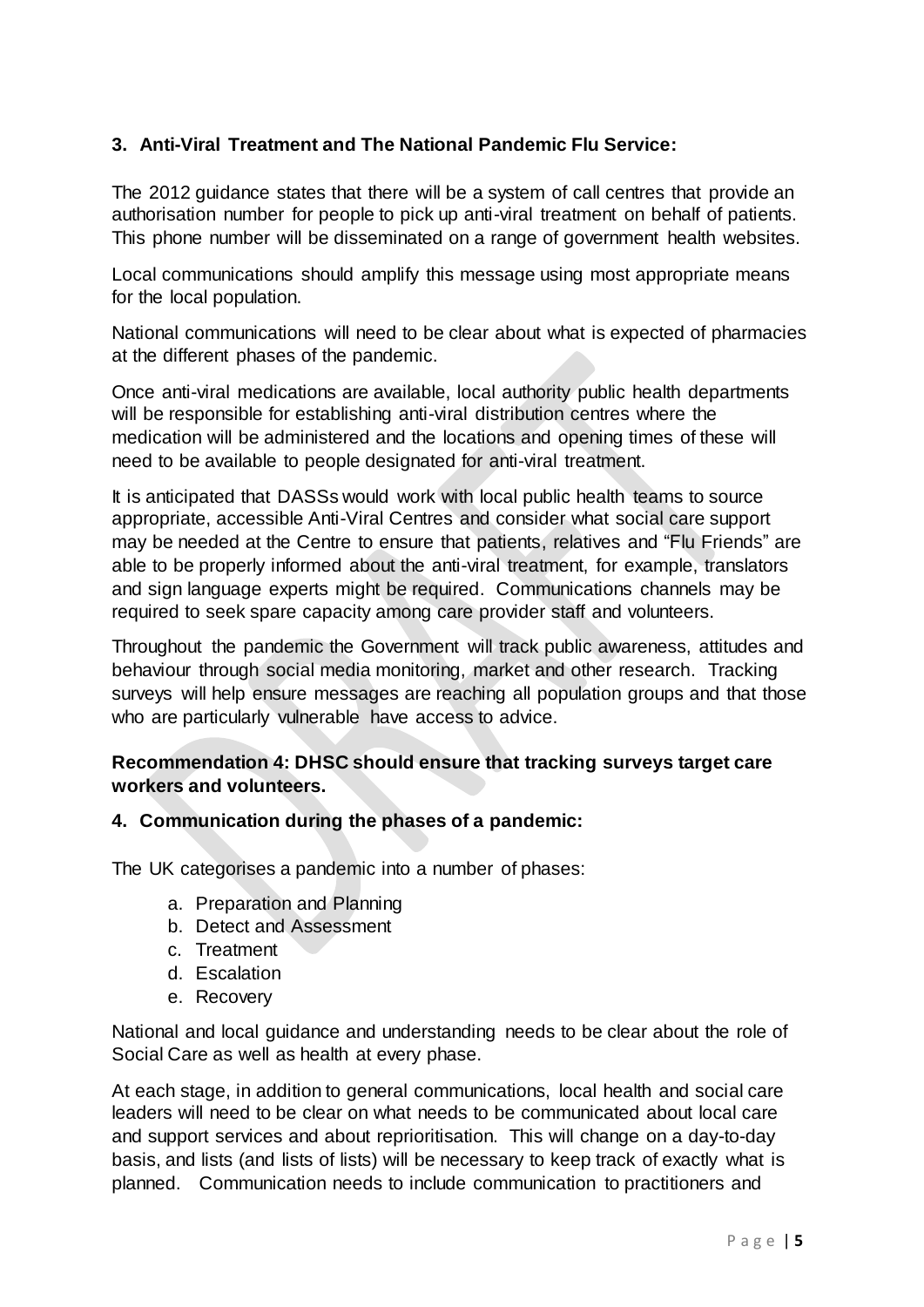managers, and, separately, communication to people who need care and support and their families. It will be essential to ensure that messages are simple and easy to understand.

# **5. Preparation and planning:**

This phase is the time for local health and care leaders and commissioners to be engaging with local providers, voluntary sector and other stakeholders.

## **Recommendation 5: LRFs should ensure that there are local agreements on communication channels and the matters listed below are completed well ahead of a pandemic and refreshed bi-annually.**

- a) Establish communication links with partners
- b) Brief staff, providers and other stakeholders on the phases of a pandemic and what the key communication themes will be at each phase
- c) Emphasise the personal protection and hygiene messages
- d) Listen to what partners need from health and social care commissioners and others to be confident about working to maximum effectiveness throughout a pandemic.
- e) Plan local communications to take those matters into account
- f) Plan to negotiate any contractual changes and flexibilities to apply in a pandemic with providers at this stage.
- g) Recruit volunteer support via selected voluntary organisations
- h) Ensure national information sharing protocols (confidential patient information) are understood and adopted at local level
- i) Test plans/scenarios.

#### **6. Detect and assessment phases**

*"There are particular challenges in providing clear information and advice during a pandemic. Scientific knowledge will at first be limited, the pattern of disease spread very variably across the country, with the potential for regional hotspots, and public concern may be high." DH Pandemic Flu Communications Strategy 2012 p11*

It is expected that there may only be a few days between the point when WHO and then the UK Government advise of the increased risk of a pandemic and the response activation phase.

At the detect and assess stage the key communications purpose is to help manage pressure on primary care services by advising on self-care options and giving clear guidance on when to seek medical help. To achieve this, national media briefings and door drop leaflets etc will be activated at this stage. NHS, public health and social care stakeholders will be briefed. It will be important to consistently reinforce the messages to people who need care and support services, their families, staff and volunteers.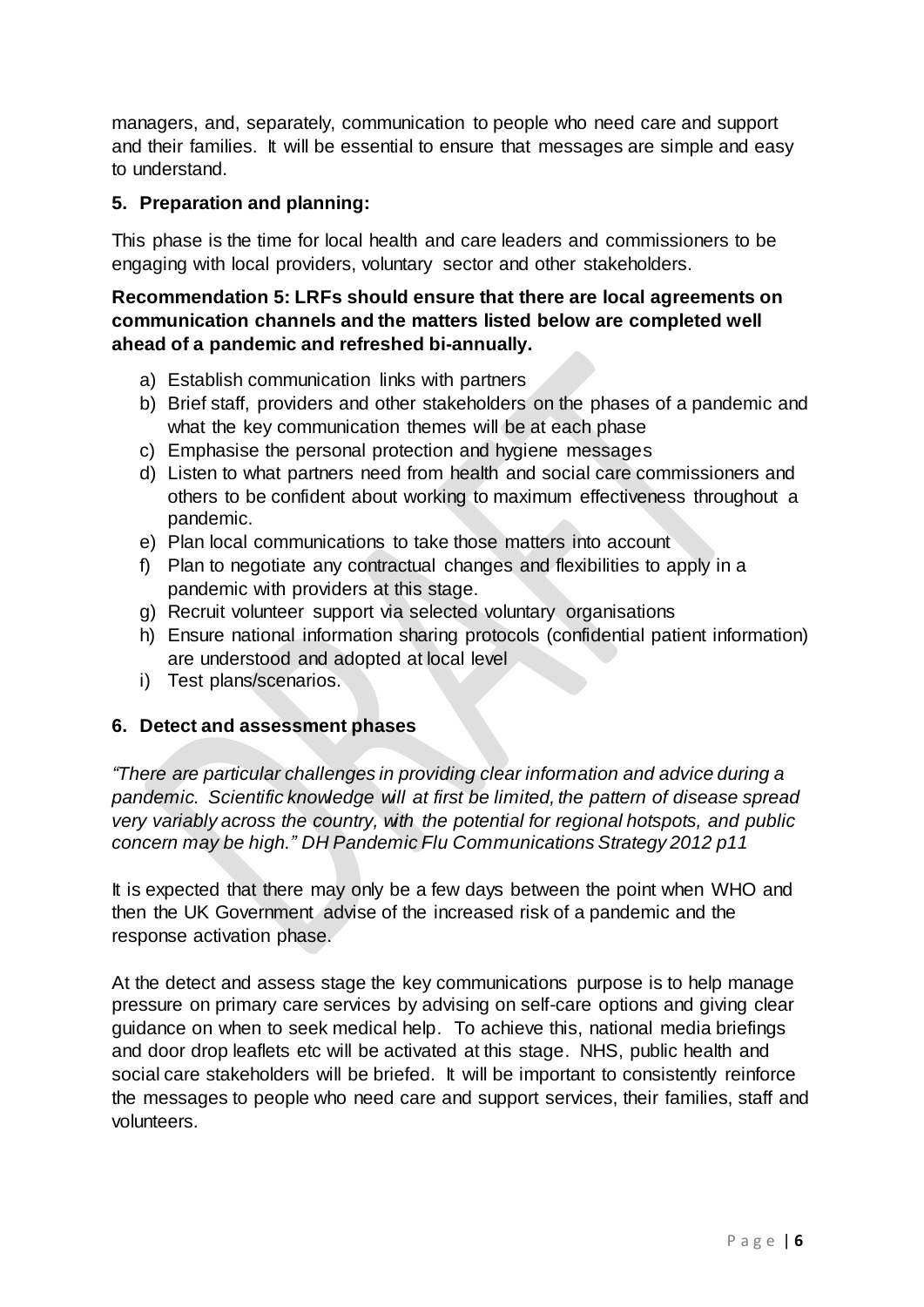**Selected key Government messages to the public during the detect and assess phase will include (see pages 11 and 12 of the UK Communications Strategy for the full list):**

- Self-care and hand hygiene
- Preparing families for disruption to schools and childcare
- Familiarising yourself with local arrangements for accessing health and social care support early should you need them, including anti-viral medicines.
- If you have a long term medical condition and you contract flu, contact your GP or other health professional for assessment and advice immediately.
- Supporting friends and family "Flu Friends" (a [designated](https://en.wiktionary.org/wiki/designated) friend or relative) who collect [medicine](https://en.wiktionary.org/wiki/medicine) on behalf of a person with [flu](https://en.wiktionary.org/wiki/flu) who has been advised to remain at home.
- Being good neighbours

**Recommendation 6: DHSC should work with ADASS, the Care Provider Alliance and other partners, such as The British Red Cross, to develop messages for strategic planners, staff groups and the public about the need to reprioritise services.** 

**Recommendation 7: DHSC should develop guidance and protocols for commissioners and front-line staff about how to communicate the need for reprioritisation in practical terms, with reference to the Ethical Framework<sup>3</sup> . It is important that staff have frameworks to work within to protect both staff and people who need care and support. This will then support messages that go out to the public as well as health and care commissioners and providers about the need to reprioritise.**

**7. Treatment phase**

 $\overline{a}$ 

# **Local services move to full response mode.**

In the 2009 H1N1 pandemic, this phase lasted 8 months. The role for communications is to help ensure people know how to access medical treatment quickly if they need it.

# **Communications activities will include:**

- Responding to emerging communication issues being fed back by local NHS and social care
- Responding to local/regional hotspots requiring tailored messaging to help manage pressure on local services.
- Encouraging the use of methods of accessing treatment and advice such as the National Pandemic Flu Service.

<sup>3</sup> **[www.gov.uk/guidance/pandemic-flu#ethical-framework](http://www.gov.uk/guidance/pandemic-flu#ethical-framework)**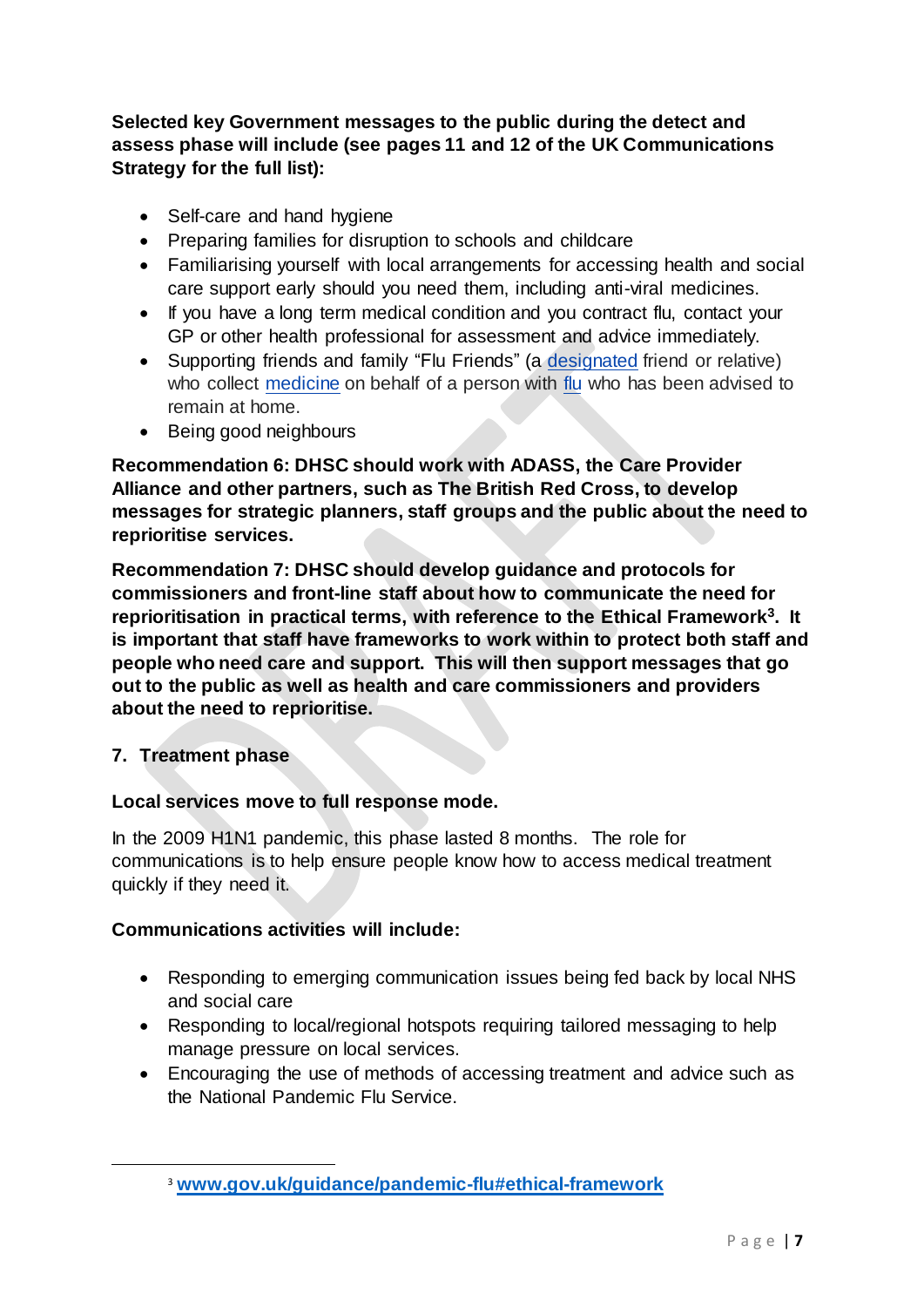- Implementing a vaccination campaign aimed at frontline staff and specified groups of the public, according to scientific advice.
- Monitoring social media, responding to public information needs and signposting to authoritative content to avoid the spread of false or misleading information.

P a g e | **8**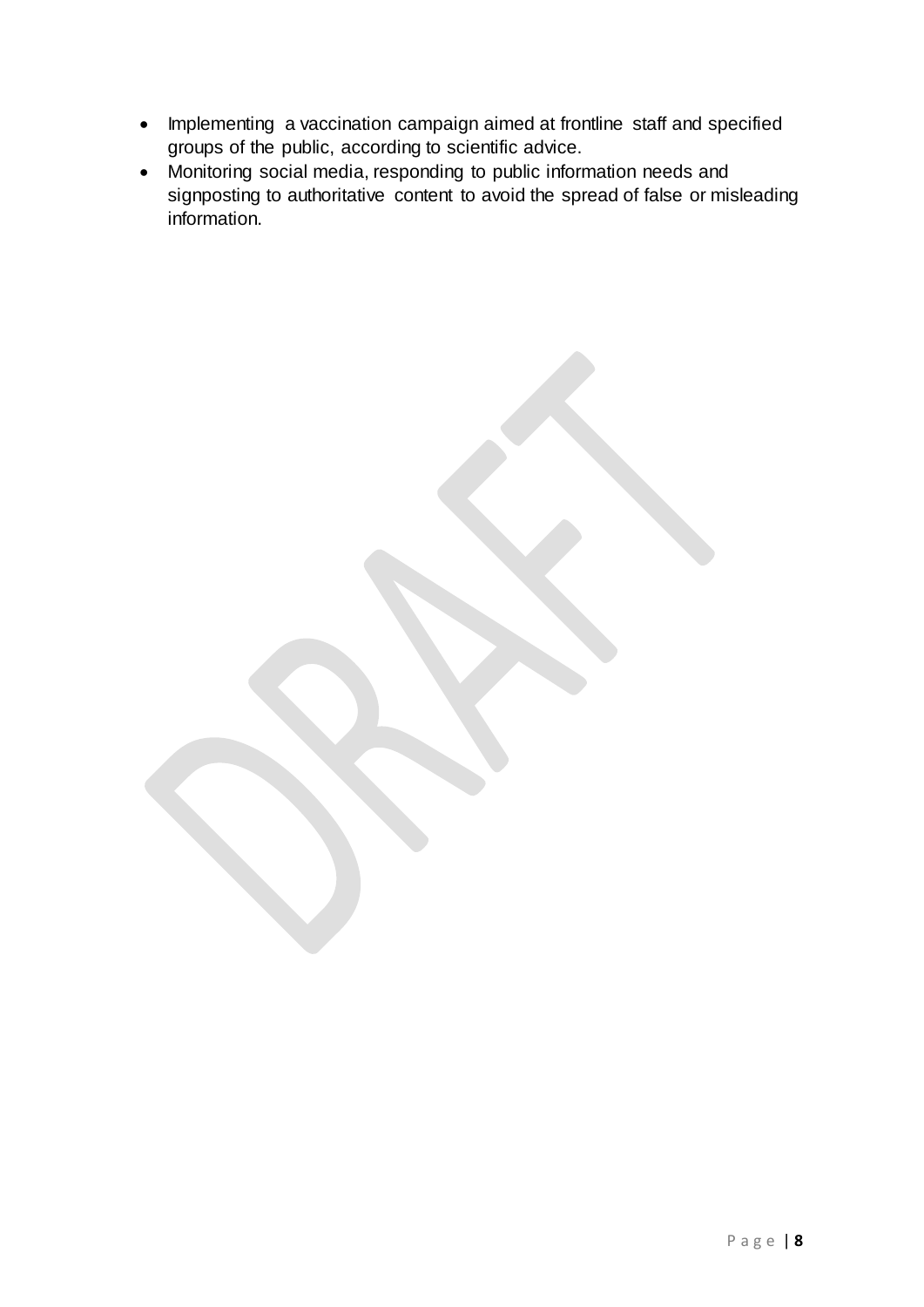## **8. Escalation phase:**

The communications response will be determined by variables including the severity of illness and pressure on health services.

There will be a pandemic vaccine campaign as soon as the vaccine is available.

**Recommendation 8: Government departments need to understand the role of Social Care as being a vital service throughout a Flu Pandemic, and the national communications team should consult fully with representatives of the sector in developing an updated strategy.**

**Recommendation 9: Government departments should consider the implications for those who need care and support of damaged social infrastructure and supply lines. Messaging to the public may include calls for volunteers to help where staffing levels are depleted.**

**Recommendation 10: DHSC and other Government departments should ensure guidance includes clear messages to staff and public about the continued need to communicate sensitively, with reference to the Ethical Framework, about reprioritisation of social care services during the escalation phase.**

#### **9. Recovery phase:**

At this stage, the peak of infections will be over and the end of the pandemic is in sight. This phase could take several months. Public information messages about correct path to treatment, hand hygiene practice, vaccine uptake will continue.

Local messaging will continue regarding a gradual return to normal, or to a new kind of normal depending on the impact of the pandemic and whether anything has fundamentally changed because of it.

**Recommendation 11: DHSC should take account of the pandemic 'tail' being much longer in social care services than in health services. Social Care is likely to be supporting a much larger number of very frail clients than before the pandemic. These are likely to be elderly, profoundly disabled and/or chronically ill people who survived complications of flu but have become frailer or newly chronically ill in the process.**

#### **10.Learning from Swine Flu 2009:**

The 2009 pandemic did not have the severe impact in the UK that was originally feared and research into public attitudes found that public attitudes towards that pandemic appeared to be one of semi-apathy, a view evidenced in the media and in tracking feedback that too much fuss might have been made. By inference, there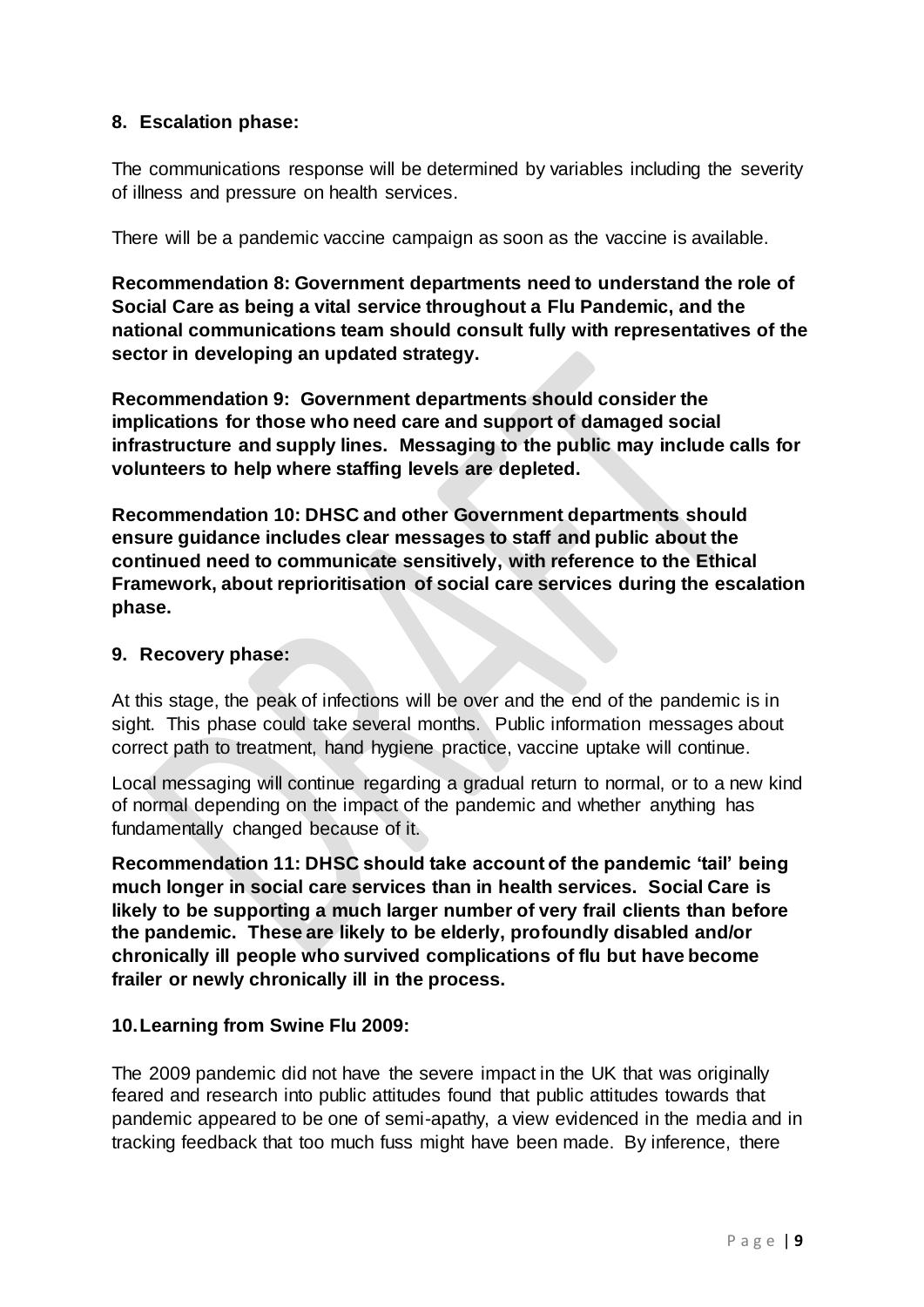was a belief that a pandemic is less of a potential threat than had been communicated.

Enabling People: research suggests that people are more likely to take up recommended behaviours when they clearly understand the risk the pandemic poses to them and they have the tools and information to respond to it.

Demonstrating the normality of having a vaccination could be more effective than focussing on non-compliance, to harness the impact of social norms.

**Recommendation 12: Both national and local messaging should be targeted to population segments and social care expert advice taken on targeting to different vulnerable population groups such as people with a learning disability, people with mental health problems or older people.**

# **11.Summary of social care roles and responsibilities during a pandemic**

Social Care roles at each phase of a flu pandemic can be found in Annex B of the Health and Social Care Influenza Pandemic Preparedness and Response guidance 2012.<sup>4</sup> This Annex provides a useful at-a-glance list for DASSs. Every item in the list has a communication aspect to it, which illustrates how demanding the communications task for local health and social care services will be.

**Recommendation 13: DHSC should review the list of roles and responsibilities listed in Annex B of the Health and Social Care Influenza Pandemic Preparedness and Response guidance 2012 and update as appropriate.**

 $\overline{a}$ 

<sup>4</sup>**[www.gov.uk/government/uploads/system/uploads/attachment\\_data/file/](http://www.gov.uk/government/uploads/system/uploads/attachment_data/file/213696/dh_133656.pdf) [213696/dh\\_133656.pdf](http://www.gov.uk/government/uploads/system/uploads/attachment_data/file/213696/dh_133656.pdf)**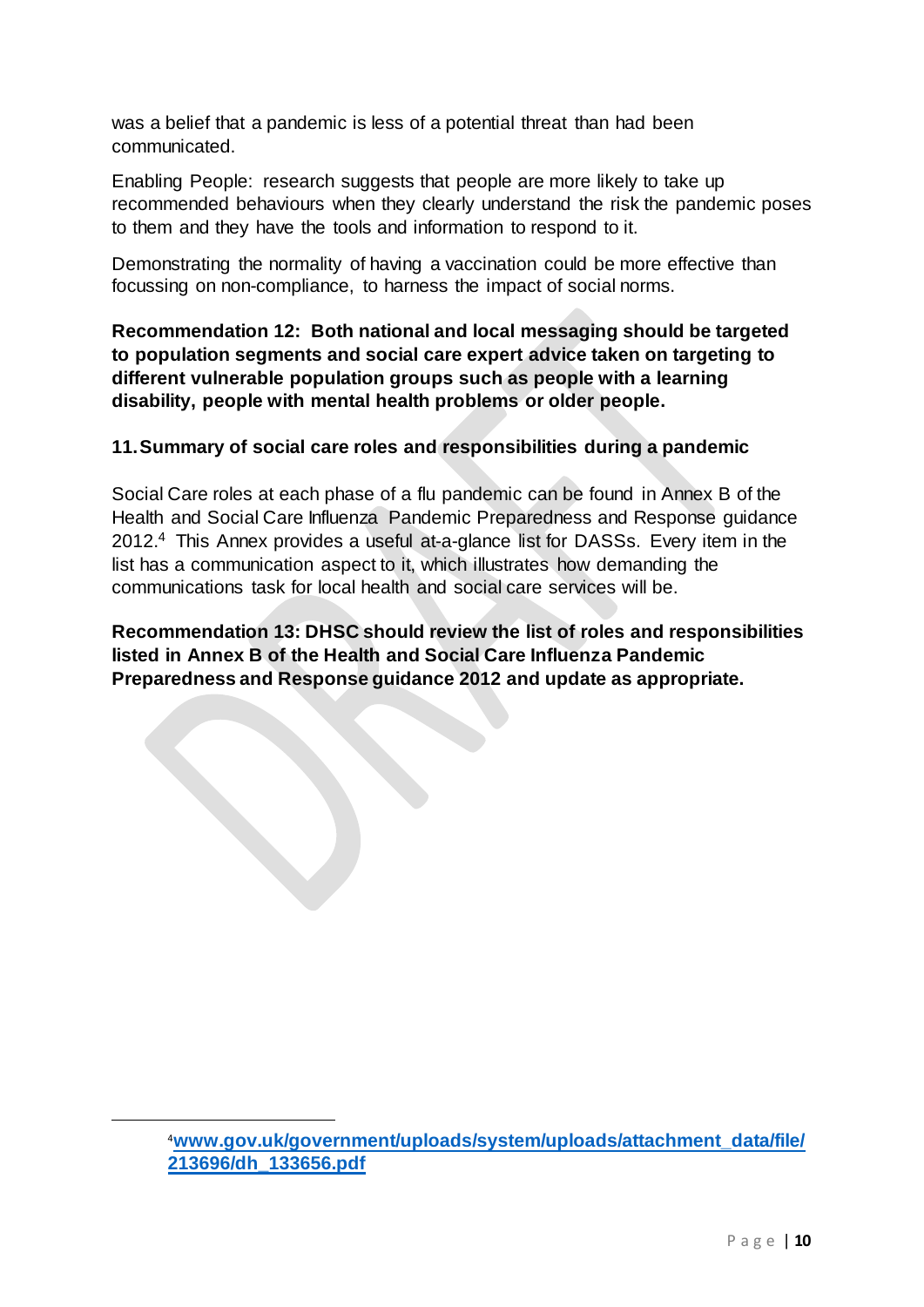# **Recommendations for Government/DHSC action:**

#### **The overarching recommendation in this report is:**

## **Recommendation 1: DHSC will need to collaborate closely with NHS and Social Care leaders to ensure, through national communication channels, there is consistent, timely and competent messaging to citizens.**

- a) To achieve this, the government and news organisations need to have a highly effective national social media presence to keep the public informed and well advised. This will include repeated messaging about keeping well and effective hygiene controls.
- b) Local messages will need to be routed through social media as well as more traditional means.
- c) LRFs and local health and care systems should plan a joint communications strategy and the resources required to deliver it well ahead of a pandemic.
- d) National advice will be required on how smart phone apps can be used effectively at local level by community-based frontline staff in health and social care and by volunteers to provide them with authoritative up to date information and instructions. In turn, staff and volunteers will need to be able to use smart phones as well as other channels to send simple prompt reports on clients/patients and feedback on workload pressures and barriers to working.
- e) DHSC should consult appropriate charities for example British Red Cross on what messages will be required nationally and locally to recruit and train volunteers to provide social support and some personal care to isolated people at home, or to supplement care staff in Care Homes. (The importance of volunteers to boost care capacity is discussed in the linked ADASS report on Information and Data to support service reprioritisation).
- f) The above recommendations require information sharing protocols being agreed at Government and professional body levels, to avoid greater harm by not sharing patient information. (This is fully discussed in sections  $5 - 7$  of the linked ADASS report on Information and Data to support service reprioritisation).
- g) Information exchanged between government and ADASS and on to DASSs through their Regional ADASS Chairs and the value of regional mutual support systems and activities.

**Recommendation 2: LRFs will need to ensure that DASSs or their representatives are fully involved in any LRF Communications planning to ensure social care communication needs are considered and supported.**

**Recommendation 3: DHSC should consult with representatives of care providers such as the Care Provider Alliance and workforce leaders such as**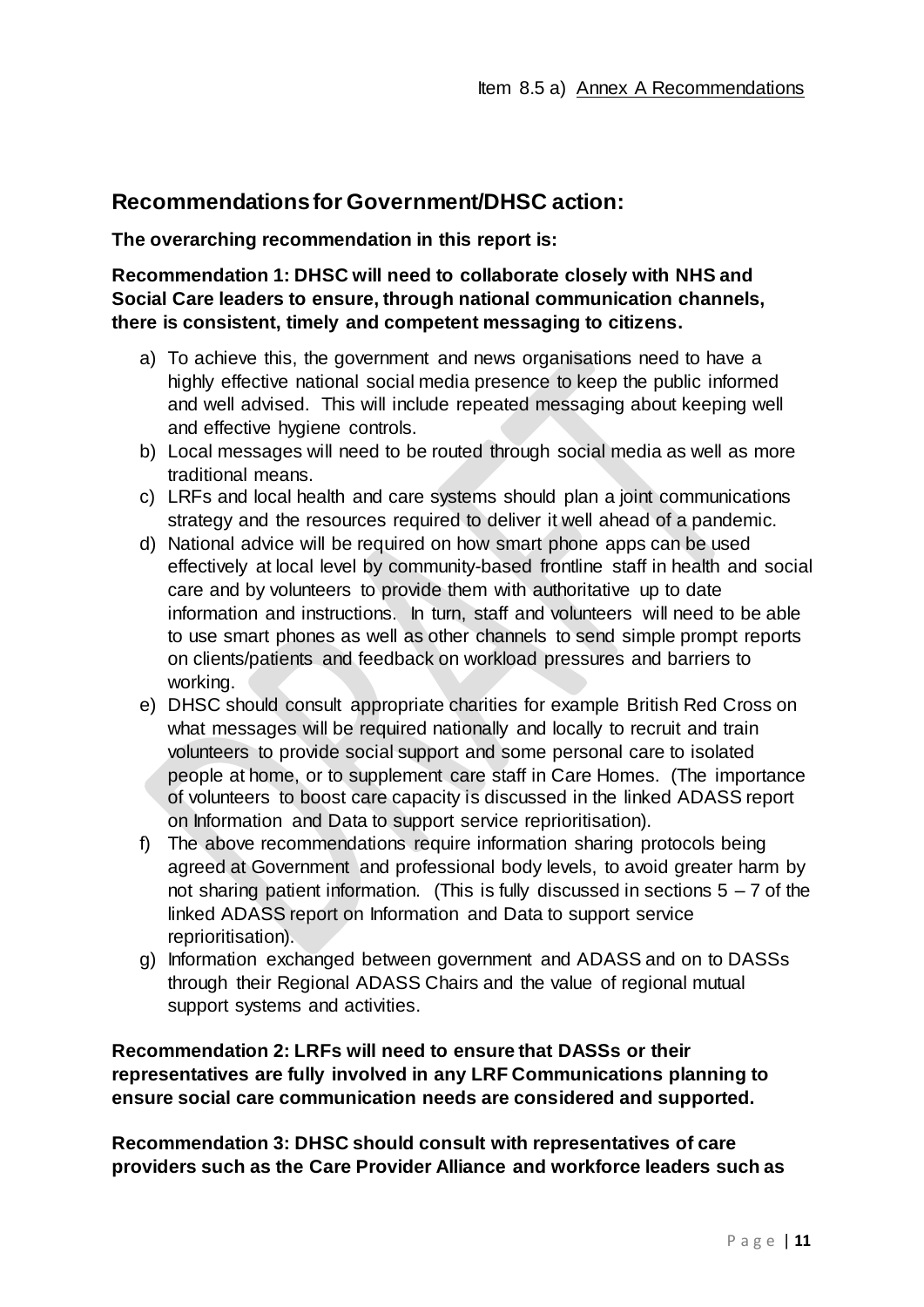**Skills for Care on the content of messages for care staff. Messages should be clear and simple to ensure staff understand what is required.** 

**Recommendation 4: DHSC should ensure that tracking surveys target care workers and volunteers.**

**Recommendation 5: LRFs should ensure that there are local agreements on communication channels and the matters listed below are completed well ahead of a pandemic and refreshed bi-annually.**

- a) Establish communication links with partners
- b) Brief staff, providers and other stakeholders on the phases of a pandemic and what the key communication themes will be at each phase
- c) Emphasise the personal protection and hygiene messages
- d) Listen to what partners need from health and social care commissioners and others to be confident about working to maximum effectiveness throughout a pandemic.
- e) Plan local communications to take those matters into account
- f) Plan to negotiate any contractual changes and flexibilities to apply in a pandemic with providers at this stage.
- g) Recruit volunteer support via selected voluntary organisations
- h) Ensure national information sharing protocols (confidential patient information) are understood and adopted at local level
- i) Test plans/scenarios.

 $\overline{a}$ 

**Recommendation 6: DHSC should work with ADASS, the Care Provider Alliance and other partners, such as The British Red Cross, to develop messages for strategic planners, staff groups and the public about the need to reprioritise services.** 

**Recommendation 7: DHSC should develop guidance and protocols for commissioners and front-line staff about how to communicate the need for reprioritisation in practical terms, with reference to the Ethical Framework<sup>5</sup> . It is important that staff have frameworks to work within to protect both staff and people who need care and support. This will then support messages that go out to the public as well as health and care commissioners and providers about the need to reprioritise.**

**Recommendation 8: Government departments need to understand the role of Social Care as being a vital service throughout a Flu Pandemic, and the national communications team should consult fully with representatives of the sector in developing an updated strategy.**

**Recommendation 9: Government departments should consider the implications for those who need care and support of damaged social** 

<sup>5</sup> **[www.gov.uk/guidance/pandemic-flu#ethical-framework](http://www.gov.uk/guidance/pandemic-flu#ethical-framework)**